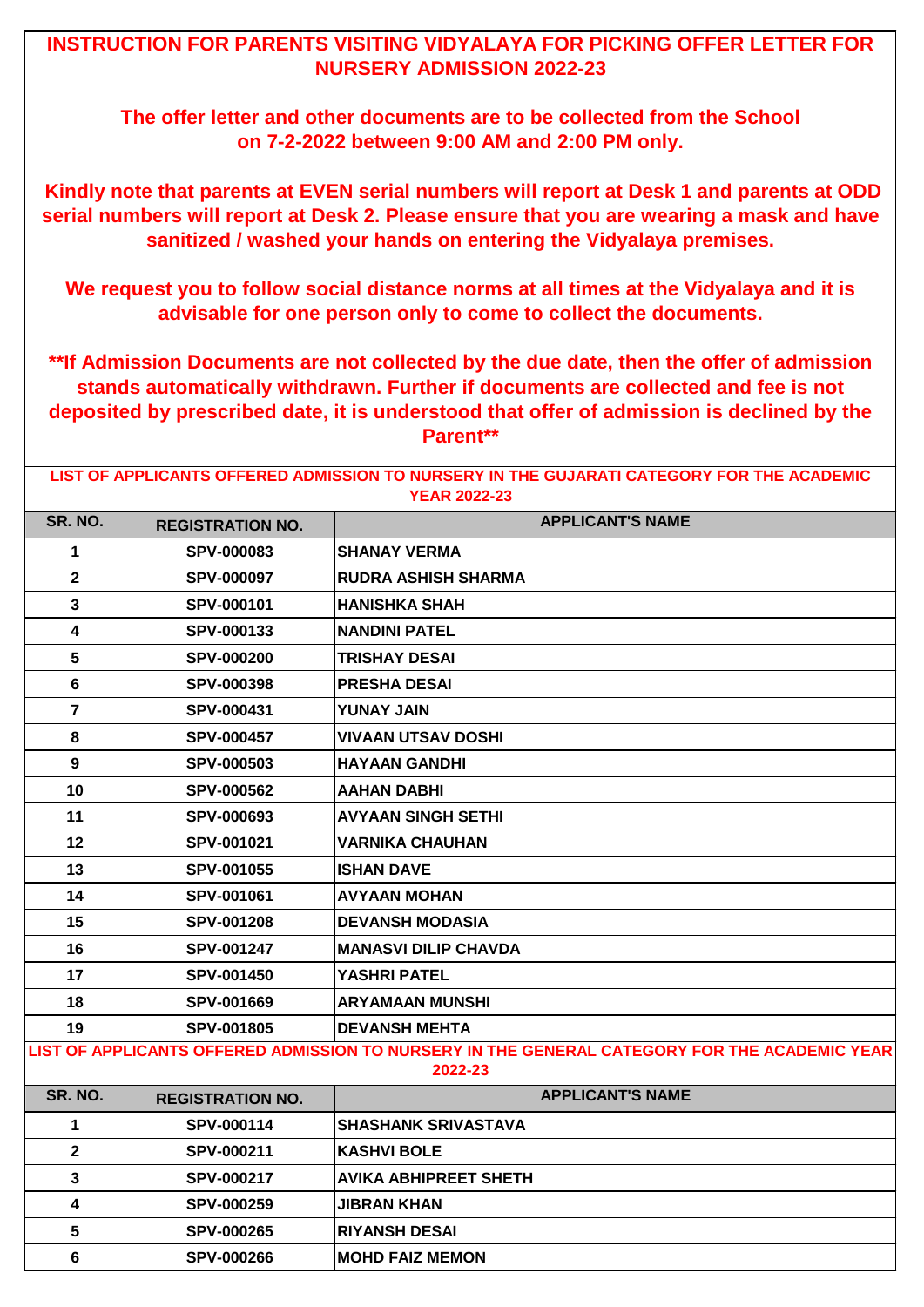| $\overline{7}$                                                                                                                        | <b>SPV-000298</b>       | <b>ANANYA SANGHVI</b>                                                        |
|---------------------------------------------------------------------------------------------------------------------------------------|-------------------------|------------------------------------------------------------------------------|
| 8                                                                                                                                     | <b>SPV-000310</b>       | <b>JAIVARDHAN GUPTA</b>                                                      |
| 9                                                                                                                                     | <b>SPV-000353</b>       | <b>EHAAN SANGHVI GUPTA</b>                                                   |
| 10                                                                                                                                    | SPV-000391              | <b>VIRAJ PATIL</b>                                                           |
| 11                                                                                                                                    | <b>SPV-000403</b>       | <b>AATMIK CHOUBEY</b>                                                        |
| 12                                                                                                                                    | <b>SPV-000527</b>       | TAKSHVI JHAMBA                                                               |
| 13                                                                                                                                    | <b>SPV-000591</b>       | <b>MISHIKA AHLAWAT</b>                                                       |
| 14                                                                                                                                    | <b>SPV-000609</b>       | <b>NAVIKA VYAS</b>                                                           |
| 15                                                                                                                                    | <b>SPV-000627</b>       | <b>PRATVICK KAPASI</b>                                                       |
| 16                                                                                                                                    | <b>SPV-000712</b>       | <b>DHYAARA AGARWAL</b>                                                       |
| 17                                                                                                                                    | <b>SPV-000796</b>       | <b>NANDIK SINGH</b>                                                          |
| 18                                                                                                                                    | <b>SPV-000839</b>       | <b>ADVITA MUKHERJEE</b>                                                      |
| 19                                                                                                                                    | <b>SPV-000871</b>       | <b>NANDANI BHARDWAJ</b>                                                      |
| 20                                                                                                                                    | <b>SPV-000885</b>       | <b>SHARVANI MISHRA</b>                                                       |
| 21                                                                                                                                    | <b>SPV-000918</b>       | <b>ANUSHA YADAV</b>                                                          |
| 22                                                                                                                                    | <b>SPV-000933</b>       | <b>AYANSH YADAV</b>                                                          |
| 23                                                                                                                                    | <b>SPV-000950</b>       | <b>NOOR NOHWAR</b>                                                           |
| 24                                                                                                                                    | <b>SPV-000980</b>       | <b>HRITVI SHETH</b>                                                          |
| 25                                                                                                                                    | <b>SPV-001058</b>       | <b>CHINMAYEE SANCHETI</b>                                                    |
| 26                                                                                                                                    | <b>SPV-001086</b>       | <b>SAMARVIR SINGH</b>                                                        |
| 27                                                                                                                                    | <b>SPV-001131</b>       | <b>REYA VEDYA</b>                                                            |
| 28                                                                                                                                    | <b>SPV-001172</b>       | <b>RIAANSH RATN CHAGANTI</b>                                                 |
| 29                                                                                                                                    | <b>SPV-001210</b>       | <b>CYRUS NARIMAN ALVA</b>                                                    |
| 30                                                                                                                                    | <b>SPV-001218</b>       | <b>RADHIKA TRIPATHI</b>                                                      |
| 31                                                                                                                                    | <b>SPV-001358</b>       | <b>SHOURYA SINGH</b>                                                         |
| 32                                                                                                                                    | <b>SPV-001449</b>       | <b>SEHER MIRZA THAYYIL</b>                                                   |
| 33                                                                                                                                    | <b>SPV-001471</b>       | <b>RANVEER JAIN</b>                                                          |
| 34                                                                                                                                    | <b>SPV-001551</b>       | <b>AAYRA BAGAI</b>                                                           |
| 35                                                                                                                                    | <b>SPV-001647</b>       | <b>SHRESHTH KAUSHIK</b>                                                      |
| 36                                                                                                                                    | <b>SPV-001763</b>       | <b>AADITYA VIKRAM TYAGI</b>                                                  |
| <b>GENERAL APPLICANTS AT MORE THAN 60 POINTS CLAIMED FOR VERIFICATION OF DOCUMENTS ON 8TH FEB.</b><br><b>2022 FROM 10 AM TO 11 AM</b> |                         |                                                                              |
| SR. NO.                                                                                                                               | <b>REGISTRATION NO.</b> | <b>APPLICANT'S NAME</b>                                                      |
| $\mathbf 1$                                                                                                                           | <b>SPV-000010</b>       | <b>NEIL NAHATA</b>                                                           |
| 2                                                                                                                                     | <b>SPV-000459</b>       | <b>AARYAVEER NAIR</b>                                                        |
| 3                                                                                                                                     | <b>SPV-000719</b>       | <b>AYESHA KUMAR</b>                                                          |
|                                                                                                                                       |                         | LIST OF ADDI ICANTS OFFEDED ADMISSION TO MUDSEDV IN THE INCLUSIVE EDUCATION. |

| SR. NO.      | <b>REGISTRATION NO.</b>    | <b>APPLICANT'S NAME</b>    |
|--------------|----------------------------|----------------------------|
|              | <b>SPV-001185</b>          | <b>IVEERA USHATH</b>       |
| $\mathbf{2}$ | <b>SPV-001194</b>          | <b>IFIZA USHATH</b>        |
| 3            | <b>SPV/EWS/2022-23/002</b> | <b>INANDINI KUMARI</b>     |
| 4            | SPV/EWS/2022-23/013        | <b>RIYANSH KUMAR YADAV</b> |
| 5            | SPV/EWS/2022-23/014        | <b>SHOURYA</b>             |

## **LIST OF APPLICANTS OFFERED ADMISSION TO NURSERY IN THE INCLUSIVE EDUCATION AND OTHER CATEGORIES FOR THE ACADEMIC YEAR 2022-23**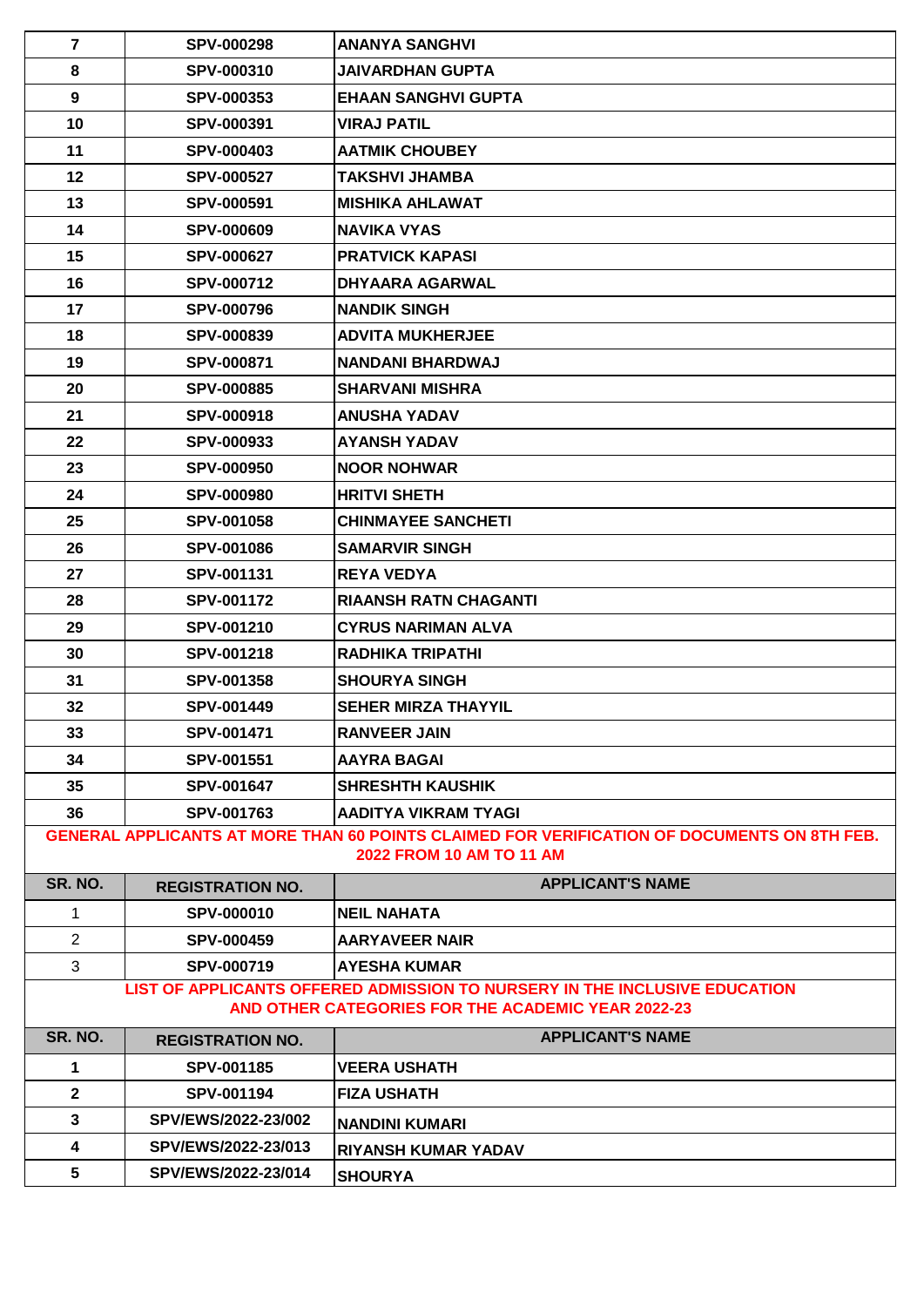| SR. NO.                 | <b>REGISTRATION NO.</b> | <b>APPLICANT'S NAME</b> |
|-------------------------|-------------------------|-------------------------|
| 1                       | <b>SPV-000001</b>       | <b>NOOR ZAFFAR</b>      |
| $\overline{2}$          | <b>SPV-000005</b>       | <b>SHIVANSH RANA</b>    |
| $\mathbf{3}$            | <b>SPV-000023</b>       | <b>MIRA NAHATA</b>      |
| $\overline{\mathbf{4}}$ | <b>SPV-000069</b>       | <b>KUSHAGR SINGHI</b>   |
| $5\phantom{1}$          | <b>SPV-000074</b>       | <b>DABEER KHAN</b>      |
| $6\phantom{1}$          | <b>SPV-000080</b>       | <b>NAKSH KESAR</b>      |
| $\overline{7}$          | <b>SPV-000118</b>       | <b>ANSH SACHDEVA</b>    |
| 8                       | <b>SPV-000124</b>       | <b>PARASHVI JAIN</b>    |
| 9                       | <b>SPV-000126</b>       | <b>VIVAAN SINGHAL</b>   |
| 10                      | <b>SPV-000128</b>       | <b>DHARVIK JAIN</b>     |
| 11                      | <b>SPV-000136</b>       | <b>MANIT</b>            |
| 12                      | <b>SPV-000161</b>       | <b>ZUV GARG</b>         |
| 13                      | <b>SPV-000165</b>       | <b>SAMARTH KOCHHAR</b>  |
| 14                      | <b>SPV-000175</b>       | <b>HETVIK RAJ</b>       |
| 15                      | <b>SPV-000176</b>       | <b>AMAAIRA JAIN</b>     |
| 16                      | SPV-000181              | <b>NAITIK ARORA</b>     |
| 17                      | <b>SPV-000186</b>       | <b>AGASTYA NA</b>       |
| 18                      | <b>SPV-000189</b>       | <b>OJAS GOEL</b>        |
| 19                      | <b>SPV-000220</b>       | <b>PARISHEE JAIN</b>    |
| 20                      | <b>SPV-000226</b>       | <b>TIANA ARORA</b>      |
| 21                      | <b>SPV-000229</b>       | <b>KAISHAA AHUJA</b>    |
| 22                      | <b>SPV-000232</b>       | <b>AADVIK SHARMA</b>    |
| 23                      | <b>SPV-000243</b>       | <b>SHRESTHA DAS</b>     |
| 24                      | <b>SPV-000245</b>       | <b>ASEES KAUR</b>       |
| 25                      | <b>SPV-000249</b>       | <b>YADVIKA SUNDAR</b>   |
| 26                      | <b>SPV-000252</b>       | <b>YUVAN SUNDAR</b>     |
| 27                      | <b>SPV-000261</b>       | <b>ZIDAN AHMED</b>      |
| 28                      | <b>SPV-000263</b>       | <b>ADVIK AKSHAJ</b>     |
| 29                      | <b>SPV-000269</b>       | <b>TAIMUR AHMED</b>     |
| 30                      | <b>SPV-000271</b>       | <b>SAHIBA OBEROI</b>    |
| 31                      | <b>SPV-000272</b>       | <b>RYHANNA KALRA</b>    |
| 32                      | <b>SPV-000276</b>       | <b>AADYA KHANDELWAL</b> |
| 33                      | <b>SPV-000302</b>       | <b>SHANAYA JAIN</b>     |
| 34                      | <b>SPV-000312</b>       | <b>FIYA GOEL</b>        |
| 35                      | <b>SPV-000332</b>       | <b>ADVAITA SINHA</b>    |
| 36                      | <b>SPV-000340</b>       | <b>SARTHAK MISHRA</b>   |
| 37                      | SPV-000361              | <b>ABHINAV BHAWAL</b>   |

**SPV/GENERAL/2022-23/LIST 2 : Draw of lots to be conducted from amongst the following 310 applicants who are all on same points (55 points) for few seats and wait list. Draw of lots will be conducted on 9th February, 2022 at 11.00 am in the Vidyalaya premises.**

## **(PARENTS WHO ARE FULLY VACCINATED ARE REQUESTED TO BE PRESENT AT THE TIME OF DRAW OF LOTS)**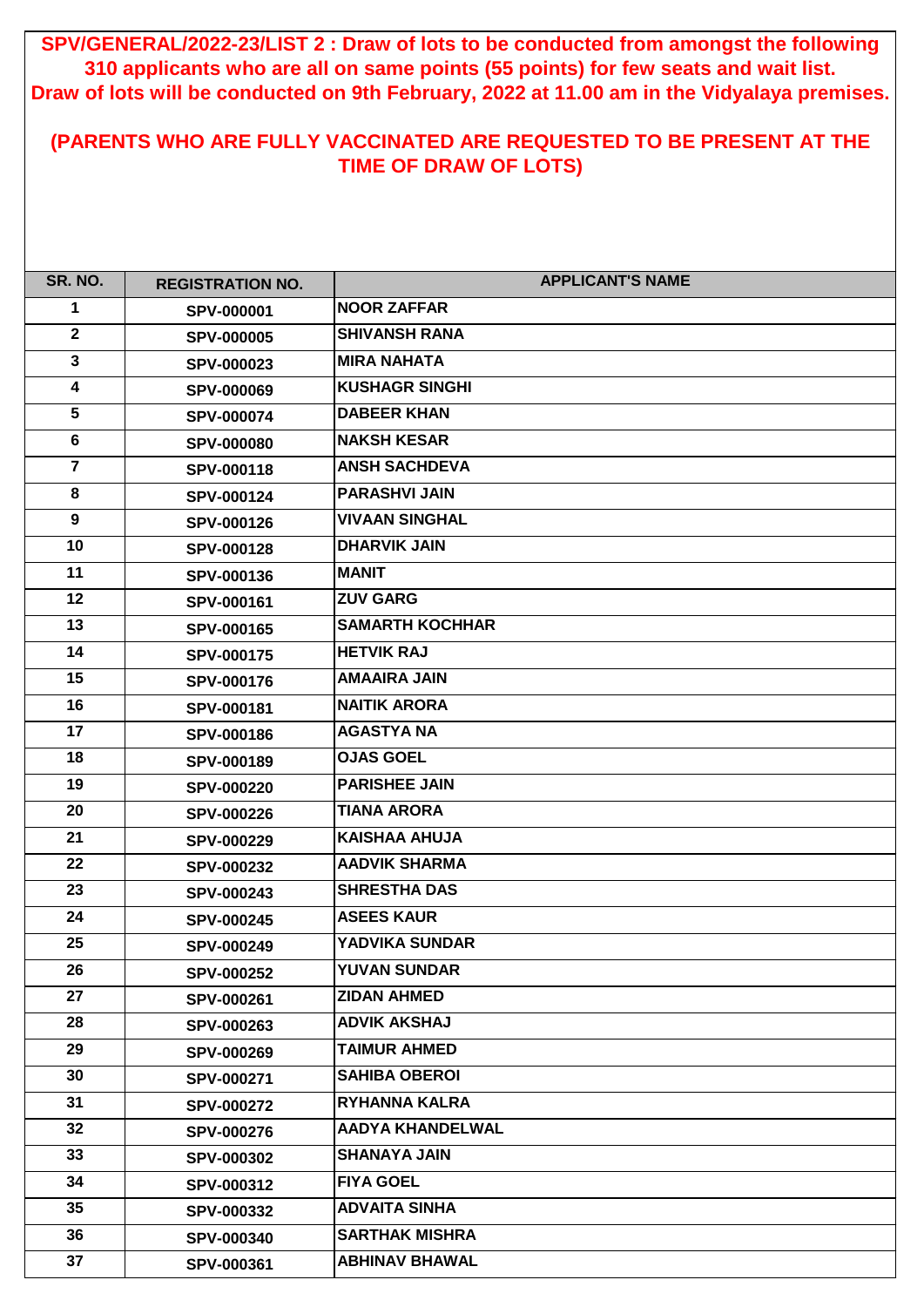| 38       | <b>SPV-000363</b>                      | <b>PRABHMEHAR KAUR</b>                         |
|----------|----------------------------------------|------------------------------------------------|
| 39       | <b>SPV-000370</b>                      | <b>AARAV SINGH</b>                             |
| 40       | <b>SPV-000371</b>                      | <b>MEHRIEN MALHOTRA</b>                        |
| 41       | <b>SPV-000374</b>                      | <b>AYAANSH GUPTA</b>                           |
| 42       | <b>SPV-000376</b>                      | <b>DEVANSH PANDE</b>                           |
| 43       | <b>SPV-000379</b>                      | <b>VIAAN AGGARWAL</b>                          |
| 44       | <b>SPV-000382</b>                      | <b>AMYRA FAISAL</b>                            |
| 45       | <b>SPV-000404</b>                      | <b>MOHAMMAD EESA QURAISHI</b>                  |
| 46       | <b>SPV-000406</b>                      | <b>ABHIPRAAY AGNISH</b>                        |
| 47       | <b>SPV-000408</b>                      | <b>ISHANA SINGHAL</b>                          |
| 48       | <b>SPV-000422</b>                      | <b>PURVIKA DABAS</b>                           |
| 49       | <b>SPV-000430</b>                      | <b>ADVIKA MISHRA</b>                           |
| 50       | <b>SPV-000437</b>                      | <b>NIJ SADH</b>                                |
| 51       | <b>SPV-000441</b>                      | <b>SAISH MITTAL</b>                            |
| 52       | <b>SPV-000447</b>                      | <b>SAHIR DEV NARAIN</b>                        |
| 53       | <b>SPV-000458</b>                      | <b>RIDHAAN PAUL</b>                            |
| 54       | <b>SPV-000461</b>                      | <b>ROOHAN MANSOORI</b>                         |
| 55       | <b>SPV-000463</b>                      | <b>AYANSH GOYAL</b>                            |
| 56       | <b>SPV-000470</b>                      | <b>ALIZAH BUKHARI</b>                          |
| 57       | <b>SPV-000471</b>                      | <b>MAIRAH BUKHARI</b>                          |
| 58       | <b>SPV-000475</b>                      | <b>KABIR DEWAN</b>                             |
| 59       | <b>SPV-000482</b>                      | <b>AAYANSH NAKUL BAGLA</b>                     |
| 60       | <b>SPV-000492</b>                      | <b>MEHREEN ARORA</b>                           |
| 61       | <b>SPV-000497</b>                      | <b>ARJUN RAI SINGH</b>                         |
| 62       | <b>SPV-000501</b>                      | <b>SAANVI KATARUKA</b>                         |
| 63       | <b>SPV-000505</b>                      | <b>KARTIK SAINI</b>                            |
| 64       | <b>SPV-000506</b>                      | <b>RHEA KAPOOR</b>                             |
| 65       | <b>SPV-000507</b>                      | <b>CHARVI SAINI</b>                            |
| 66       | <b>SPV-000510</b>                      | <b>SHANVI AGGARWAL</b>                         |
| 67       | <b>SPV-000524</b>                      | <b>AABSHA BHARGAWA</b>                         |
| 68       | <b>SPV-000525</b>                      | <b>SHIVANSH SACHDEVA</b>                       |
| 69       | <b>SPV-000528</b>                      | <b>SHRESTHA BISHT</b>                          |
| 70       | <b>SPV-000536</b>                      | <b>REYANSH ARORA</b><br><b>VARANYA SHANKAR</b> |
| 71<br>72 | <b>SPV-000543</b>                      | <b>KIAAN GUPTA</b>                             |
| 73       | <b>SPV-000546</b>                      | <b>AYANSH SINGH</b>                            |
| 74       | <b>SPV-000556</b>                      | <b>MEHAR TRISAL SHARMA</b>                     |
| 75       | <b>SPV-000566</b>                      | <b>AARYA SURBHI ASHWINKUMAR</b>                |
| 76       | <b>SPV-000575</b>                      | <b>AHAANA GUPTA</b>                            |
| 77       | <b>SPV-000603</b>                      | <b>MOHAMMAD SIKANDAR</b>                       |
| 78       | <b>SPV-000606</b>                      | <b>IVAN KOCHHAR</b>                            |
| 79       | <b>SPV-000628</b>                      | <b>ARYAVEER SODHI</b>                          |
| 80       | <b>SPV-000633</b><br><b>SPV-000640</b> | <b>NIRVAAN DUA</b>                             |
| 81       | <b>SPV-000643</b>                      | <b>AVIRAAJ BATRA</b>                           |
| 82       | <b>SPV-000654</b>                      | <b>AVIK MANGLA</b>                             |
| 83       | <b>SPV-000657</b>                      | <b>PRISHKA GERA</b>                            |
| 84       | <b>SPV-000663</b>                      | <b>SAMAR KHANNA</b>                            |
|          |                                        |                                                |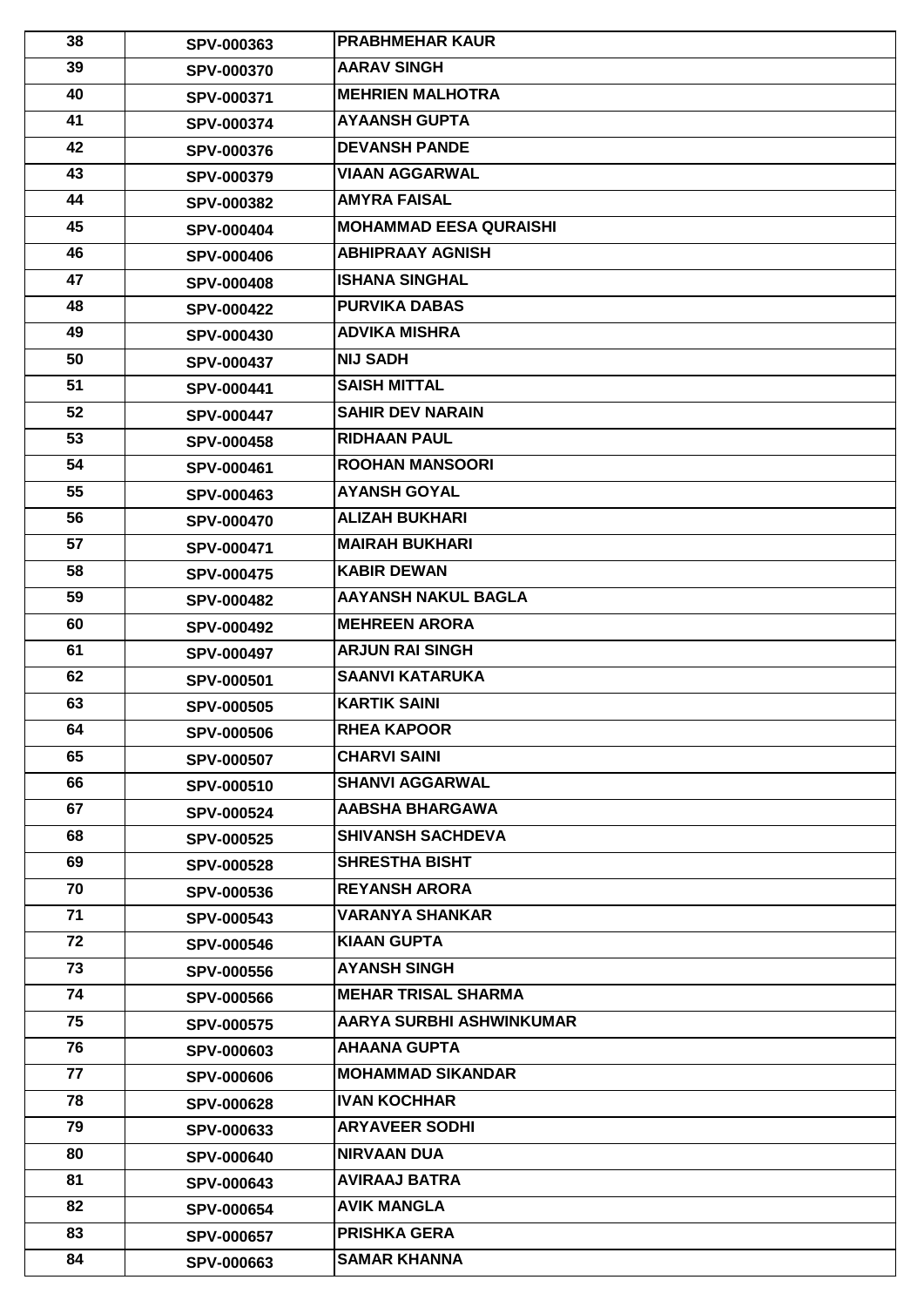| 85    | <b>SPV-000664</b> | <b>NITYA PANDA</b>           |
|-------|-------------------|------------------------------|
| 86    | <b>SPV-000665</b> | <b>DIVYANKA GUPTA</b>        |
| 87    | <b>SPV-000669</b> | <b>AYAANSH JUNEJA</b>        |
| 88    | <b>SPV-000671</b> | <b>SAMATH GAUR</b>           |
| 89    | <b>SPV-000673</b> | <b>RUDRA GAUR</b>            |
| 90    | <b>SPV-000684</b> | <b>SAGARIKA MAAN SINGH</b>   |
| 91    | <b>SPV-000686</b> | <b>DAANVI KAUR BHATIA</b>    |
| 92    | <b>SPV-000689</b> | <b>DHRUBOJYOTI PAUL</b>      |
| 93    | <b>SPV-000694</b> | <b>SHREEJA PANDE</b>         |
| 94    | <b>SPV-000703</b> | <b>AAYAT BHARGAVA</b>        |
| 95    | <b>SPV-000715</b> | <b>AYAAN AGGARWAL</b>        |
| 96    | <b>SPV-000716</b> | <b>VIRAJ SINGH</b>           |
| 97    | <b>SPV-000721</b> | <b>MISHKA GARG</b>           |
| 98    | <b>SPV-000728</b> | <b>ROHANA DEV</b>            |
| 99    | <b>SPV-000729</b> | <b>RIDAAN BAJAJ</b>          |
| 100   | <b>SPV-000730</b> | YUVAAN MITTAL                |
| 101   | <b>SPV-000733</b> | <b>ADHARV KUMAR</b>          |
| 102   | <b>SPV-000745</b> | <b>AHAANA CHAUDHARY</b>      |
| 103   | <b>SPV-000749</b> | <b>ANHAT KAUR KANDHARI</b>   |
| 104   | <b>SPV-000751</b> | <b>MOHAMMED HAIDER KHAN</b>  |
| 105   | <b>SPV-000755</b> | <b>ARNAV BHADANI</b>         |
| 106   | <b>SPV-000761</b> | <b>INEYO SOLANKI</b>         |
| 107   | <b>SPV-000762</b> | <b>SHIVANSH VOHRA</b>        |
| 108   | <b>SPV-000768</b> | <b>ATHARV TOMAR</b>          |
| 109   | <b>SPV-000769</b> | <b>ARSHIT CHAUHAN</b>        |
| 110   | <b>SPV-000770</b> | <b>AVYAAN GERA</b>           |
| 111   | <b>SPV-000773</b> | <b>AMAIRA GUPTA</b>          |
| $112$ | <b>SPV-000786</b> | <b>RIDDHI FATEHPURIA</b>     |
| 113   | <b>SPV-000788</b> | <b>SIDDHI FATEHPURIA</b>     |
| 114   | <b>SPV-000789</b> | KIYAAN GUPTA                 |
| 115   | <b>SPV-000791</b> | YASHASVA VASHISHT            |
| 116   | <b>SPV-000807</b> | <b>RUHHAAN JAIN</b>          |
| 117   | <b>SPV-000815</b> | <b>KAVIN ANAND</b>           |
| 118   | <b>SPV-000817</b> | <b>ASHAR FAHAD</b>           |
| 119   | <b>SPV-000837</b> | <b>IVAAN PAUL</b>            |
| 120   | <b>SPV-000840</b> | <b>ADHIRAJ KHANDELWAL</b>    |
| 121   | <b>SPV-000841</b> | <b>AASHVI RATRE</b>          |
| 122   | <b>SPV-000842</b> | <b>AVEER BHARGAVA</b>        |
| 123   | <b>SPV-000844</b> | <b>INAAYA DIWAN</b>          |
| 124   | <b>SPV-000849</b> | <b>RUTBA KHANNA</b>          |
| 125   | <b>SPV-000850</b> | <b>DHRITI TOLANI</b>         |
| 126   | <b>SPV-000857</b> | <b>SIDDHANT SHRIVASTAVA</b>  |
| 127   | <b>SPV-000858</b> | <b>AARIV MITTAL</b>          |
| 128   | <b>SPV-000861</b> | <b>SWARNIM RASTOGI</b>       |
| 129   | <b>SPV-000862</b> | <b>PRAKRITI VILIT SHARMA</b> |
| 130   | <b>SPV-000868</b> | <b>NATHAN THOMAS</b>         |
| 131   | <b>SPV-000872</b> | <b>AADYA GUPTA</b>           |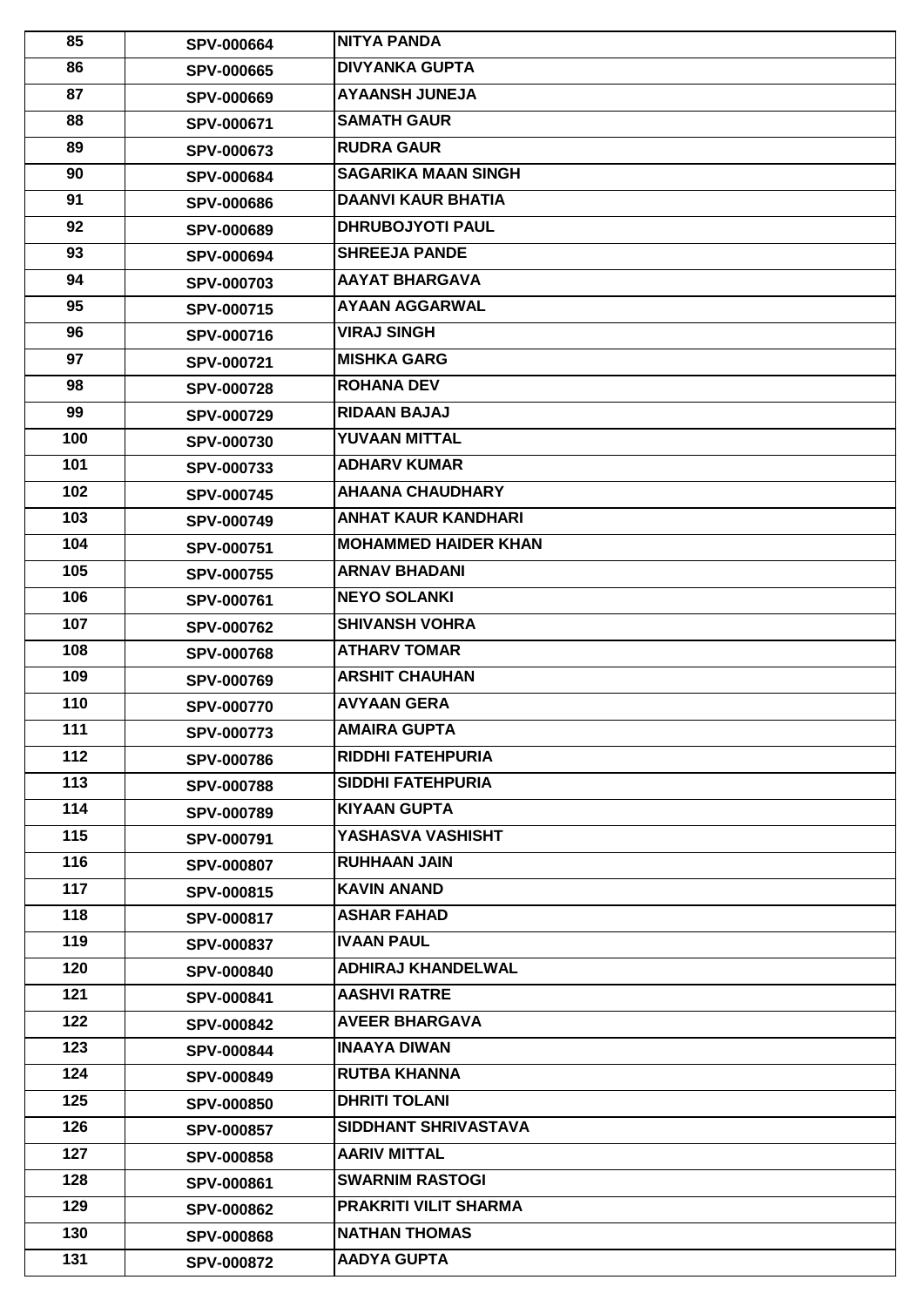| 132 | <b>SPV-000873</b> | <b>AGASTYA GUPTA</b>         |
|-----|-------------------|------------------------------|
| 133 | <b>SPV-000877</b> | <b>PRANAY CHAUDHARY</b>      |
| 134 | <b>SPV-000878</b> | <b>LAHER KHANNA</b>          |
| 135 | <b>SPV-000880</b> | <b>DAIVIK SHARMA</b>         |
| 136 | <b>SPV-000886</b> | <b>RIAAN JAIN</b>            |
| 137 | <b>SPV-000891</b> | <b>AGAM SINGH</b>            |
| 138 | <b>SPV-000899</b> | <b>AVRAJ SINGH SIDHU</b>     |
| 139 | <b>SPV-000904</b> | <b>NAMASYH MAHESHWARI</b>    |
| 140 | <b>SPV-000914</b> | <b>NIDHISH GUPTA</b>         |
| 141 | <b>SPV-000919</b> | <b>AVIRAL GURNANI</b>        |
| 142 | <b>SPV-000942</b> | <b>JAZEL KAUR</b>            |
| 143 | <b>SPV-000963</b> | <b>LAVANYA SAINI</b>         |
| 144 | <b>SPV-000967</b> | <b>AARAV SAMRIT</b>          |
| 145 | <b>SPV-000969</b> | <b>SYEDA ALISHBA NIZAMI</b>  |
| 146 | <b>SPV-000972</b> | <b>KOHIENUR KUDAISYA</b>     |
| 147 | <b>SPV-000978</b> | <b>KIMAYA SAINI</b>          |
| 148 | <b>SPV-000987</b> | <b>DITYA BANSAL</b>          |
| 149 | <b>SPV-000989</b> | <b>MEHERR KHATTAR</b>        |
| 150 | <b>SPV-000992</b> | <b>SHANVI MISHRA</b>         |
| 151 | <b>SPV-000997</b> | <b>ZAYYAN KHAN</b>           |
| 152 | <b>SPV-000998</b> | <b>ANIKA BAJAJ</b>           |
| 153 | <b>SPV-001007</b> | <b>DHRITI BHARTIA</b>        |
| 154 | <b>SPV-001010</b> | <b>SARAH SINGH</b>           |
| 155 | <b>SPV-001019</b> | <b>KOKKULA AKSHARA</b>       |
| 156 | <b>SPV-001062</b> | <b>KAIVALYA TIWARI</b>       |
| 157 | <b>SPV-001067</b> | <b>KABIR GOSWAMI</b>         |
| 158 | <b>SPV-001082</b> | <b>PEARL ARORA</b>           |
| 159 | <b>SPV-001084</b> | <b>NIRJHARA GOYAL</b>        |
| 160 | <b>SPV-001085</b> | <b>JEETASHI RAWAL</b>        |
| 161 | <b>SPV-001094</b> | <b>VAIRAJ KALUCHA</b>        |
| 162 | <b>SPV-001097</b> | <b>PRATYUSH GUPTA</b>        |
| 163 | <b>SPV-001101</b> | <b>ISHANI MOHAPATRA</b>      |
| 164 | <b>SPV-001105</b> | <b>SHREYAS LENKA</b>         |
| 165 | <b>SPV-001106</b> | <b>SHARAYA AGGARWAL</b>      |
| 166 | <b>SPV-001107</b> | <b>MIRZA AAHIL BAIG</b>      |
| 167 | <b>SPV-001114</b> | <b>RIYANSH JAIN</b>          |
| 168 | <b>SPV-001115</b> | <b>HITARTH CHANDRA</b>       |
| 169 | <b>SPV-001120</b> | <b>NAVYA TOMAR</b>           |
| 170 | <b>SPV-001126</b> | <b>VIRAJ PRAKASH SAWHNEY</b> |
| 171 | <b>SPV-001127</b> | YAGYAVEER A MEHTA            |
| 172 | <b>SPV-001129</b> | <b>YOGITA SINGH</b>          |
| 173 | SPV-001133        | <b>SUHANI MATHUR</b>         |
| 174 | <b>SPV-001148</b> | <b>ADVIKA AANYA</b>          |
| 175 | <b>SPV-001162</b> | <b>ANAISHA GUPTA</b>         |
| 176 | <b>SPV-001165</b> | <b>ANAAYA BHARGAVA</b>       |
| 177 | SPV-001181        | <b>SAANVI JAIN</b>           |
| 178 | <b>SPV-001183</b> | <b>ISHT BIR SINGH BHATIA</b> |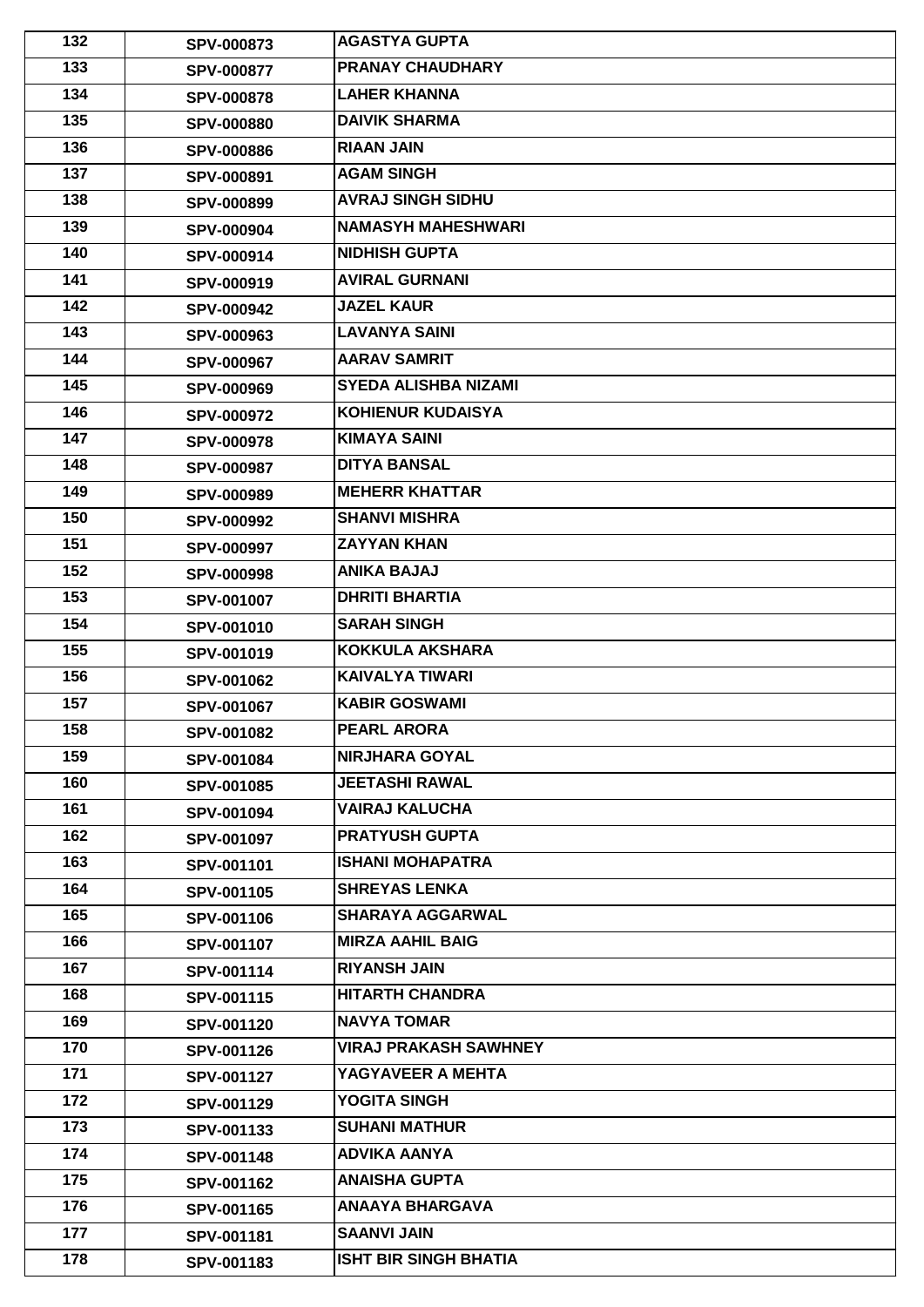| 179 | <b>SPV-001189</b> | <b>AARADHYA SHANKAR</b>              |
|-----|-------------------|--------------------------------------|
| 180 | <b>SPV-001197</b> | YAV SINGLA                           |
| 181 | <b>SPV-001198</b> | <b>ADRIJA BHANDARI</b>               |
| 182 | <b>SPV-001205</b> | <b>RIAAN NAGPAL</b>                  |
| 183 | <b>SPV-001206</b> | <b>INAYAT SHARMA</b>                 |
| 184 | <b>SPV-001212</b> | <b>ABEER KOTHARI</b>                 |
| 185 | SPV-001219        | <b>AMAYRAH PAHUJA</b>                |
| 186 | <b>SPV-001222</b> | <b>DARSH RAWAT</b>                   |
| 187 | SPV-001231        | <b>MAYRA GUPTA</b>                   |
| 188 | <b>SPV-001255</b> | <b>ATHARV KAPSIME</b>                |
| 189 | <b>SPV-001260</b> | <b>HIMANYA VAID</b>                  |
| 190 | SPV-001261        | <b>SYED YUSUF IQBAL</b>              |
| 191 | SPV-001263        | <b>EDDHITA SOOD</b>                  |
| 192 | <b>SPV-001276</b> | <b>ASHVIK</b>                        |
| 193 | <b>SPV-001277</b> | <b>VEDANT CHUADHARY</b>              |
| 194 | SPV-001281        | <b>ANANYA</b>                        |
| 195 | <b>SPV-001282</b> | <b>MALAVJOT GANDHI</b>               |
| 196 | <b>SPV-001295</b> | <b>RUDRA DWIVEDI</b>                 |
| 197 | <b>SPV-001307</b> | <b>KUSHAGRA AZAD NEGI</b>            |
| 198 | <b>SPV-001315</b> | <b>BARKAT MAKKAR</b>                 |
| 199 | <b>SPV-001319</b> | <b>DEVANSH SETHIA</b>                |
| 200 | <b>SPV-001322</b> | <b>NAVTEJ SINGH</b>                  |
| 201 | <b>SPV-001325</b> | <b>SAISHA ARORA</b>                  |
| 202 | <b>SPV-001331</b> | <b>ATHARVA SHEKHAR</b>               |
| 203 | <b>SPV-001333</b> | <b>RISHIV RAJ</b>                    |
| 204 | <b>SPV-001344</b> | <b>JANAKI ELIZABETH MATHEW SINGH</b> |
| 205 | <b>SPV-001362</b> | <b>AARVITULI</b>                     |
| 206 | <b>SPV-001367</b> | <b>DEVYANSH HARINKHEDE</b>           |
| 207 | <b>SPV-001368</b> | <b>ANAYA SHAKYA</b>                  |
| 208 | <b>SPV-001375</b> | <b>AYAAN SHAKYA</b>                  |
| 209 | <b>SPV-001376</b> | <b>AVIRAG SAMANTA TYAGI</b>          |
| 210 | <b>SPV-001381</b> | <b>ARIA</b>                          |
| 211 | <b>SPV-001384</b> | <b>ELISHA SOFIAN</b>                 |
| 212 | <b>SPV-001385</b> | <b>YUVAN ARORA</b>                   |
| 213 | <b>SPV-001395</b> | <b>IHAAN GULATI</b>                  |
| 214 | <b>SPV-001396</b> | <b>NEER BHATI BIDHURI</b>            |
| 215 | <b>SPV-001399</b> | <b>REVATI JOSHI</b>                  |
| 216 | <b>SPV-001402</b> | <b>PUNYA VOHRA</b>                   |
| 217 | <b>SPV-001404</b> | <b>NEHMAT KATHURIA</b>               |
| 218 | <b>SPV-001406</b> | <b>VERONICA BANSAL</b>               |
| 219 | <b>SPV-001409</b> | <b>MIVAAN KALSI</b>                  |
| 220 | <b>SPV-001422</b> | <b>VEDANT SHAH</b>                   |
| 221 | <b>SPV-001435</b> | <b>NILEISHA KUMAR</b>                |
| 222 | <b>SPV-001438</b> | <b>AVI RESIDENCY</b>                 |
| 223 | SPV-001451        | <b>YASHVI SONI</b>                   |
| 224 | <b>SPV-001456</b> | <b>SARA PRIYADARSHINI</b>            |
| 225 | <b>SPV-001464</b> | <b>AADYA KAUSHIK</b>                 |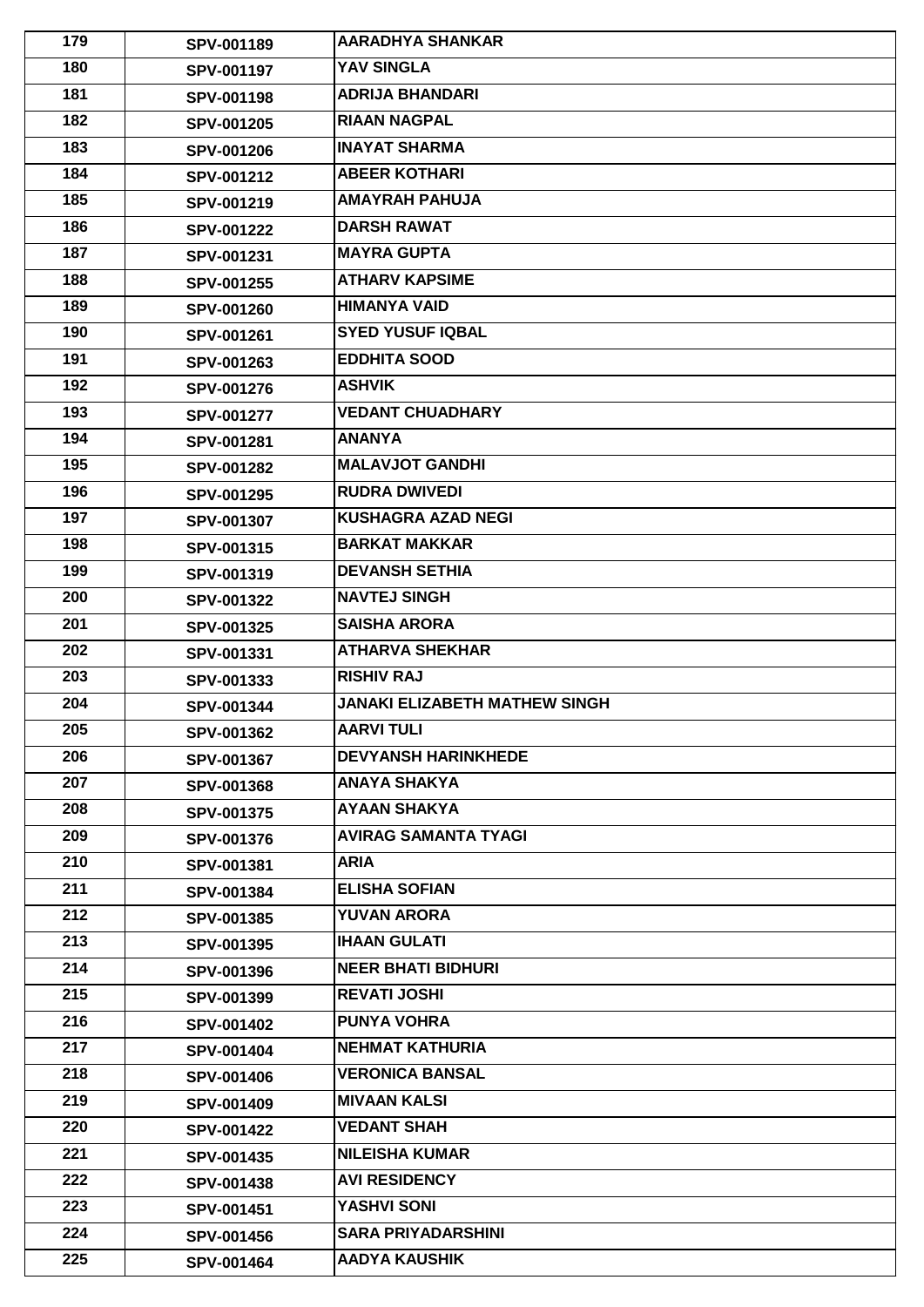| 226 | <b>SPV-001466</b> | <b>ATHARV SHARMA</b>         |
|-----|-------------------|------------------------------|
| 227 | <b>SPV-001468</b> | <b>NYRA</b>                  |
| 228 | <b>SPV-001475</b> | <b>MOHAMMAD HAIDER WASIM</b> |
| 229 | <b>SPV-001478</b> | <b>ANUSHA PRIYA</b>          |
| 230 | <b>SPV-001484</b> | <b>SHAURYA KUMAR</b>         |
| 231 | <b>SPV-001490</b> | <b>TANUSH PURI</b>           |
| 232 | SPV-001493        | <b>SHAANVIKA AHUJA</b>       |
| 233 | <b>SPV-001494</b> | <b>AYANSH JHA</b>            |
| 234 | <b>SPV-001495</b> | <b>DIVIT JAIN</b>            |
| 235 | <b>SPV-001500</b> | <b>DIVISHA</b>               |
| 236 | <b>SPV-001518</b> | <b>AVYAAN SINGH</b>          |
| 237 | <b>SPV-001521</b> | <b>VISMAY RAMTEKE</b>        |
| 238 | <b>SPV-001522</b> | <b>KIANA GUPTA</b>           |
| 239 | <b>SPV-001524</b> | <b>AGASTYA NARAYAN</b>       |
| 240 | <b>SPV-001546</b> | <b>KAVIR GUPTA</b>           |
| 241 | <b>SPV-001560</b> | <b>SHRIVIKA MANDAVA</b>      |
| 242 | <b>SPV-001562</b> | <b>AADVIK TRIPATHI</b>       |
| 243 | <b>SPV-001567</b> | <b>MOHAMMAD AQDAS</b>        |
| 244 | <b>SPV-001568</b> | <b>ADYA JAIN</b>             |
| 245 | <b>SPV-001569</b> | <b>DEYA KAPUR</b>            |
| 246 | <b>SPV-001571</b> | <b>ABEER SINGH SABHARWAL</b> |
| 247 | <b>SPV-001581</b> | <b>SHREYANSH MALHOTRA</b>    |
| 248 | <b>SPV-001589</b> | <b>ANAYA GOEL</b>            |
| 249 | <b>SPV-001593</b> | <b>AADHAVAN SHARMA</b>       |
| 250 | <b>SPV-001597</b> | <b>INAAYA BAWEJA</b>         |
| 251 | <b>SPV-001598</b> | <b>AARYAN MAGU</b>           |
| 252 | <b>SPV-001599</b> | <b>ZIVA YADAV</b>            |
| 253 | <b>SPV-001613</b> | <b>AMAIRA SHARMA</b>         |
| 254 | <b>SPV-001614</b> | <b>ADVAITA DAS</b>           |
| 255 | <b>SPV-001619</b> | <b>RAGHU MITTAL</b>          |
| 256 | <b>SPV-001622</b> | <b>VINAY PARTAP NA</b>       |
| 257 | <b>SPV-001623</b> | <b>ATHARV RAJ SHARMA</b>     |
| 258 | <b>SPV-001631</b> | YASHMITA CHHANESH            |
| 259 | <b>SPV-001633</b> | <b>AASVI TREHAN</b>          |
| 260 | <b>SPV-001640</b> | <b>ISITISHK NAYAK</b>        |
| 261 | <b>SPV-001642</b> | <b>PRISHA VERMA</b>          |
| 262 | <b>SPV-001644</b> | <b>YAADLEEN DESHMUKH</b>     |
| 263 | <b>SPV-001650</b> | <b>AASHI BARWAD</b>          |
| 264 | <b>SPV-001656</b> | TARISHI BATRA                |
| 265 | <b>SPV-001666</b> | <b>NIRVI SACHAR</b>          |
| 266 | <b>SPV-001676</b> | <b>SHAURYA JAIN</b>          |
| 267 | <b>SPV-001682</b> | <b>AAYANSH NEWAR</b>         |
| 268 | <b>SPV-001686</b> | <b>DIVIT AGGARWAL</b>        |
| 269 | <b>SPV-001688</b> | <b>RISHVIKA BANSAL</b>       |
| 270 | <b>SPV-001689</b> | <b>HAZEL KAUR ANAND</b>      |
| 271 | SPV-001691        | <b>PRASHA KAUR</b>           |
| 272 | <b>SPV-001696</b> | <b>SHARRANYA SAXENA</b>      |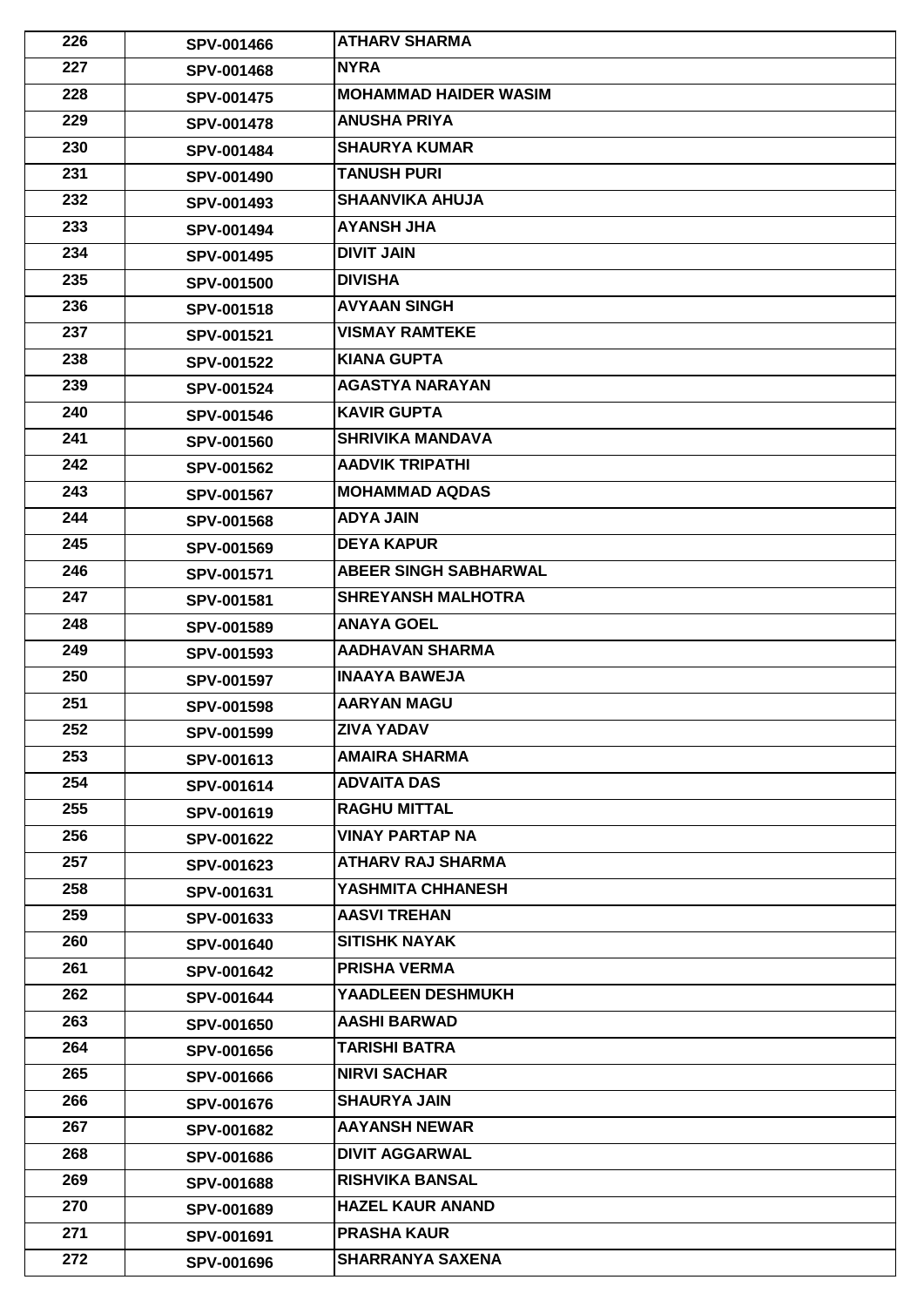| 273 | <b>SPV-001698</b> | <b>SIARRA SATIJA</b>      |
|-----|-------------------|---------------------------|
| 274 | <b>SPV-001699</b> | <b>TASHI GUPTA</b>        |
| 275 | <b>SPV-001701</b> | <b>AARIZ AHMED</b>        |
| 276 | <b>SPV-001705</b> | <b>ANURAG SINGH</b>       |
| 277 | <b>SPV-001708</b> | <b>DISHITA DIWAKAR</b>    |
| 278 | <b>SPV-001709</b> | <b>GANEEV SINGH</b>       |
| 279 | SPV-001713        | <b>SHUBHIKA KUMAR</b>     |
| 280 | <b>SPV-001714</b> | <b>MIR CHAUDHARY</b>      |
| 281 | <b>SPV-001718</b> | <b>ARGHYA ACHARJEE</b>    |
| 282 | <b>SPV-001724</b> | <b>ADVIKA TIWARI</b>      |
| 283 | SPV-001731        | <b>JASMYRA SIKRI</b>      |
| 284 | <b>SPV-001735</b> | <b>AVIKA GUPTA</b>        |
| 285 | <b>SPV-001736</b> | <b>DIYA SUDAN</b>         |
| 286 | <b>SPV-001740</b> | <b>KASHVI TIWARI</b>      |
| 287 | <b>SPV-001746</b> | <b>AZAIN ABBASI</b>       |
| 288 | <b>SPV-001750</b> | <b>EKAGRA ACHINTYAH</b>   |
| 289 | <b>SPV-001751</b> | <b>VRIDDHI GABA</b>       |
| 290 | <b>SPV-001752</b> | <b>AYANSH GUPTA</b>       |
| 291 | <b>SPV-001753</b> | <b>SAANVI VISHNOI</b>     |
| 292 | <b>SPV-001762</b> | <b>PRATHAM AGGARWAL</b>   |
| 293 | <b>SPV-001765</b> | <b>AADYA SHARMA</b>       |
| 294 | <b>SPV-001766</b> | <b>ARVIKA SINGH</b>       |
| 295 | <b>SPV-001770</b> | <b>NADYA PANWAR</b>       |
| 296 | <b>SPV-001791</b> | <b>KIARA BISHT</b>        |
| 297 | <b>SPV-001795</b> | <b>DARSH MANATWAR</b>     |
| 298 | <b>SPV-001800</b> | <b>AAVYA G MAHESHWARI</b> |
| 299 | <b>SPV-001810</b> | <b>SUHAANI SHARMA</b>     |
| 300 | <b>SPV-001816</b> | <b>AMAIRA SINGH</b>       |
| 301 | <b>SPV-001818</b> | <b>MIVAAN GROVER</b>      |
| 302 | <b>SPV-001819</b> | <b>IMAAD AHMAD</b>        |
| 303 | <b>SPV-001821</b> | <b>ALIYA SINGH MEHTA</b>  |
| 304 | <b>SPV-001823</b> | <b>ADYANT MAKKAR</b>      |
| 305 | <b>SPV-001824</b> | <b>AVEER SINGH MARWAH</b> |
| 306 | <b>SPV-001826</b> | <b>VIDH SHREE</b>         |
| 307 | <b>SPV-001827</b> | <b>SHAARVI WADHWA</b>     |
| 308 | <b>SPV-001831</b> | <b>DARSH MANATWAR</b>     |
| 309 | <b>SPV-001833</b> | <b>RENIT KASLIWAL</b>     |
| 310 | <b>SPV-001836</b> | <b>BEYLA MALIK</b>        |